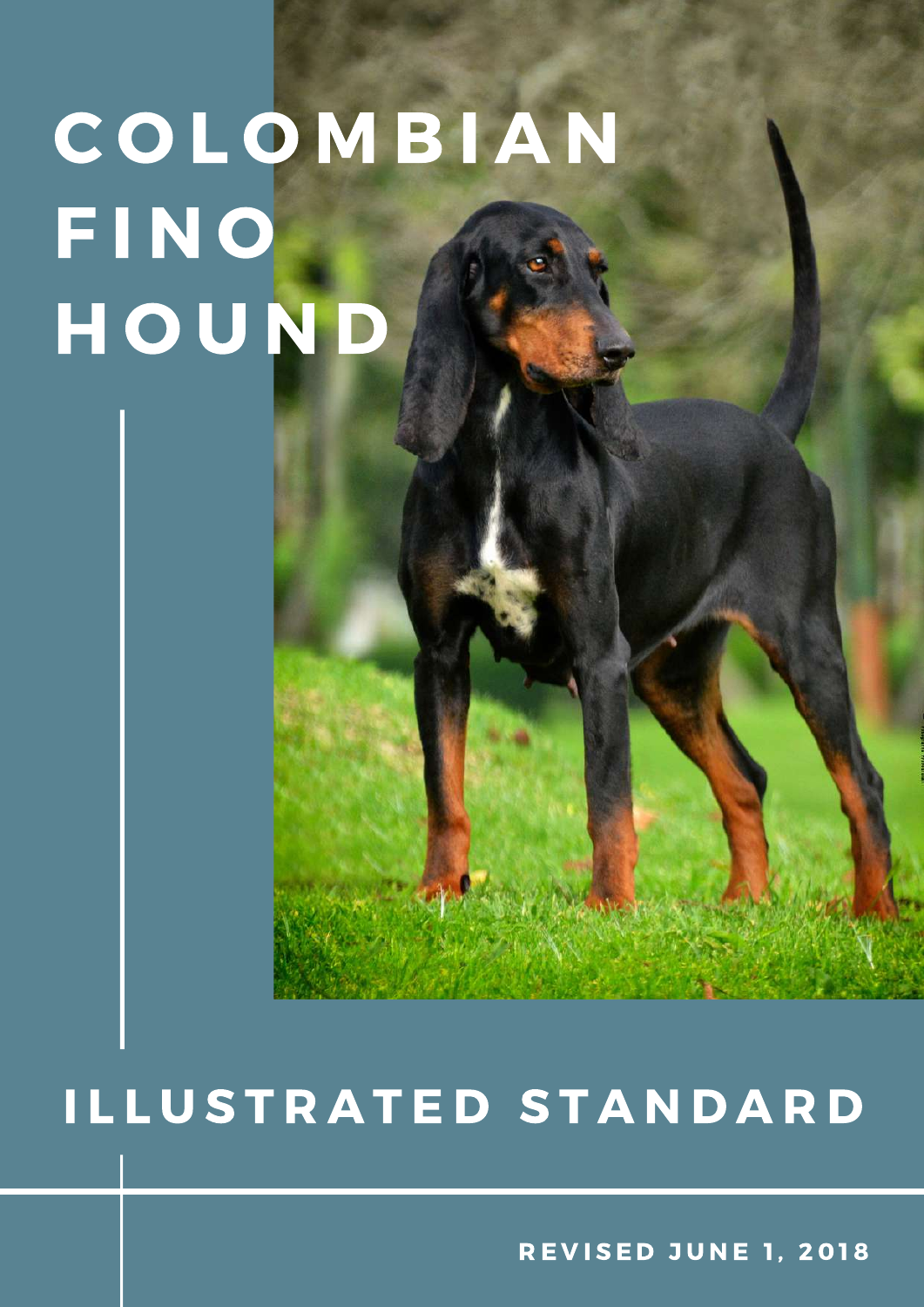#### COLOMBIAN FINO HOUND **I L L U S T R A T E D S T A N D A R D**



ORIGIN: **COLOMBIA** 

PURPOSE: HUNTING AND COMPANION DOG TYPE: **SCENTHOUND** 

#### BRIEF HISTORICAL RESUME

The Colombian Fino hound is a hunting dog developed in Colombia from pack hounds along with some pointing dogs imported from continental Europe, Great Britain and North America in colonial days. Due to their ability as hunters, they became popular with all the social classes from presidents of the republic and the upper class because of their interest in hunting and sporting events, to the farmers and humble classes as they were used to hunt in order to find food.

For over 200 years these hunting dogs have been used in Colombia to find their prey and they are equally adapted to the diverse geographical areas and climates of the country.



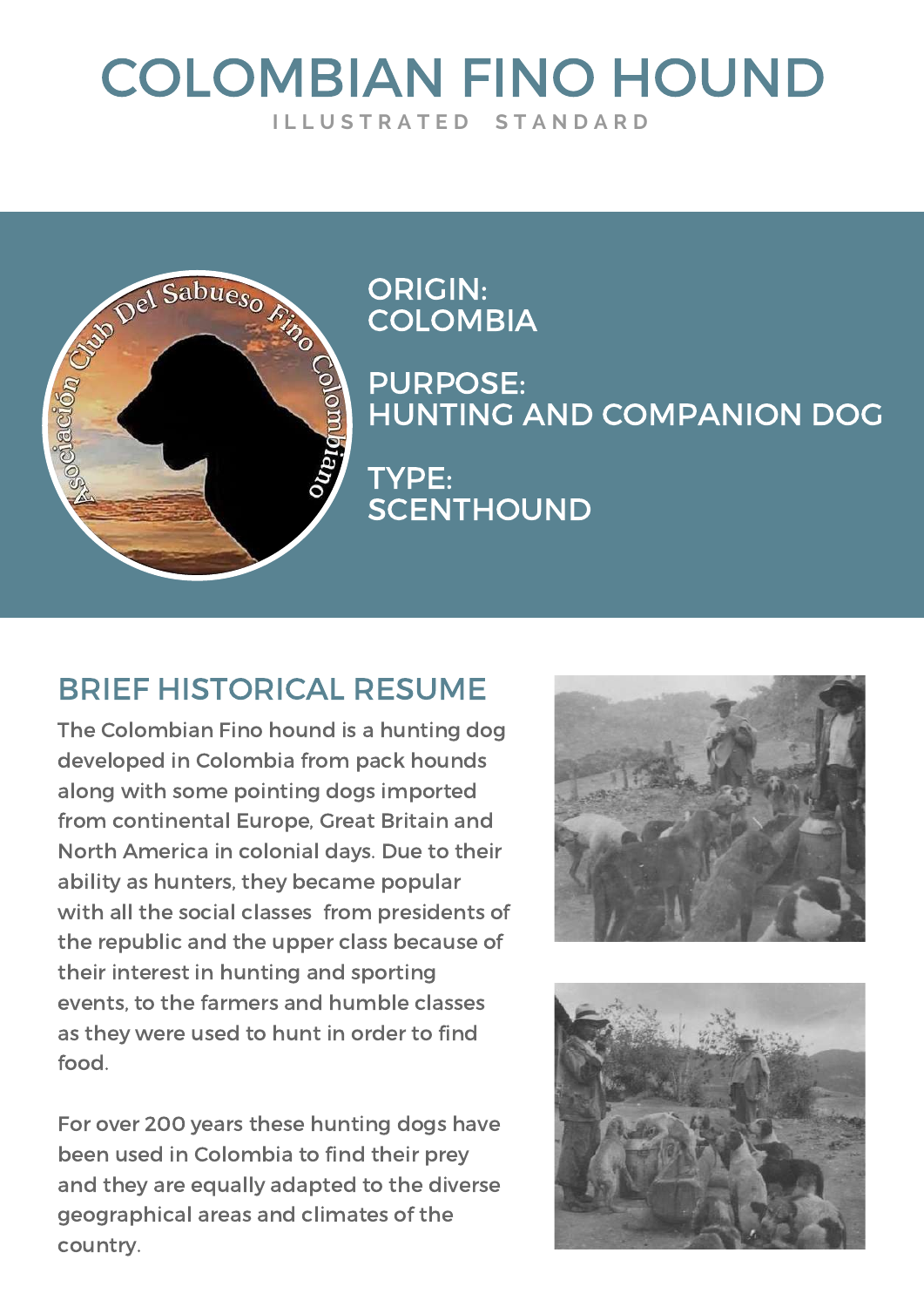

#### GENERAL APPEARANCE

Typical "howling" dog with long ears and tail; passionate hunter, rustic of medium to large size and rectangular proportions. The coat is short and comes in a variety of colours.



#### IMPORTANT MEASUREMENTS

Proportions: 10:11.5 height at withers to length. Depth of chest is slightly less than the distance from the chest to the Ground. Head proportions - length of muzzle can be slightly less than that of the skull.



#### TEMPERAMENT

Stubborn and obstinate while hunting, at home he is affectionate with children and makes a wonderful companion. Due to his hunting nature, he is capable of working with and/or living with other dogs and is friendly towards strangers Proportions: 10:11.5 height at withers to length.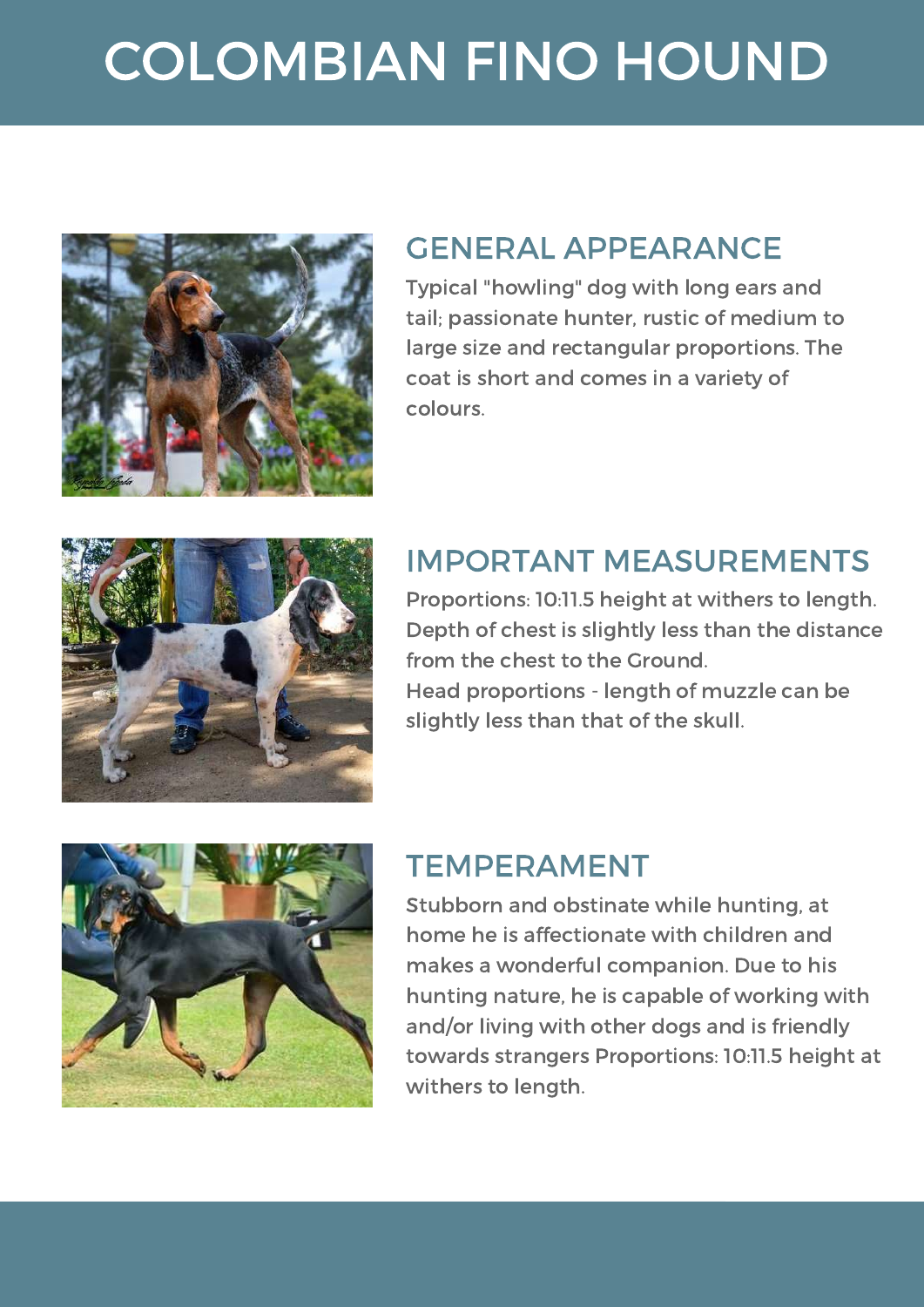#### **HEAD**

Head shape is harmonious and in proportion to the body.

#### CRANIAL REGION

SKULL

Cranial planes somewhat divergent. Seen from the front the skull is slightly domed. A prominent occiput is highly desirable. **STOP** 

A moderate stop is present.

#### FACIAL REGION

**NOSE** 

Large, well-developed, ample nostrils. Either black or brown.

MUZZLE

Medium length, slightly shorter than the skull, straight. Seen from above it is rectangular. LIPS

The flews should not be thick nor hanging.

Upper lip covers the lower one.

**BITE** 

Scissor bite preferred but an even bite is acceptable. Complete dentition.

**CHEEKS** 

Flat

**EYES** 

Almond-shaped with a sweet expression. All eye colours are acceptable depending on and in accordance with coat colour. Blue eyes and eyes of different colours are not allowed. EARS

Long, broad, hanging from a medium set (on a level with the eye). When pulled forward they should reach at least to the nose and have a rounded tip.







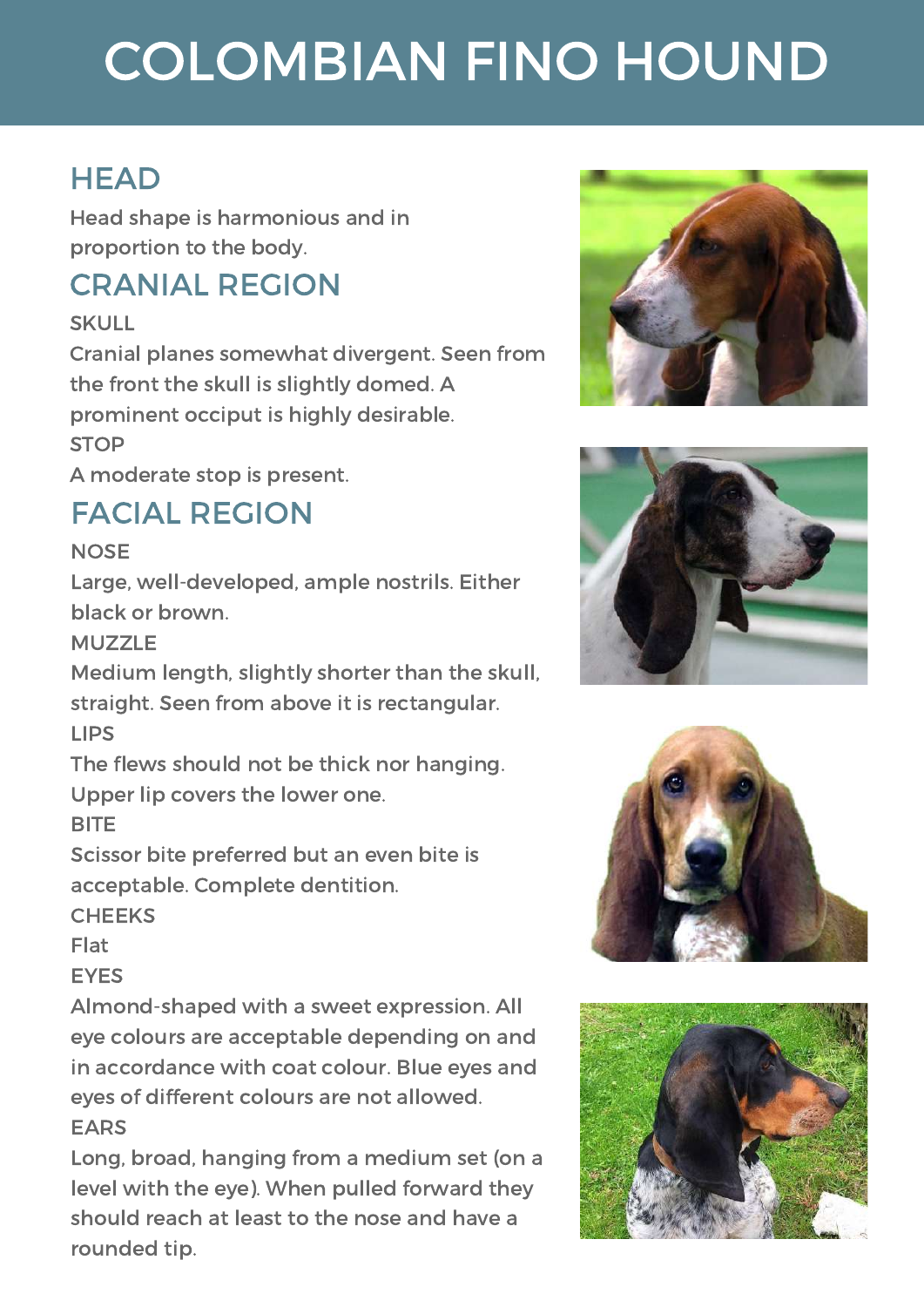





#### **NECK**

Strong or moderate length set well into shoulders forming a slightly arched shape. Some loose skin on the underside of the neck not to be penalized.

#### **BODY**

Rectangular and of medium build. TOPLINE Topline slopes gently from the withers to the croup which is slightly higher. **WITHERS** The withers should be well defined. LOIN Short and strong. **CROUP** Of medium length and should be slightly higher than the withers. **CHEST** Moderately wide with a noticeable prow. Should descend to the elbows. Ribs moderately arched and extending well back. UNDERLINE Defined tuck up.

#### TAIL

Long, reaching to beyond the point of hock. No brush should be present.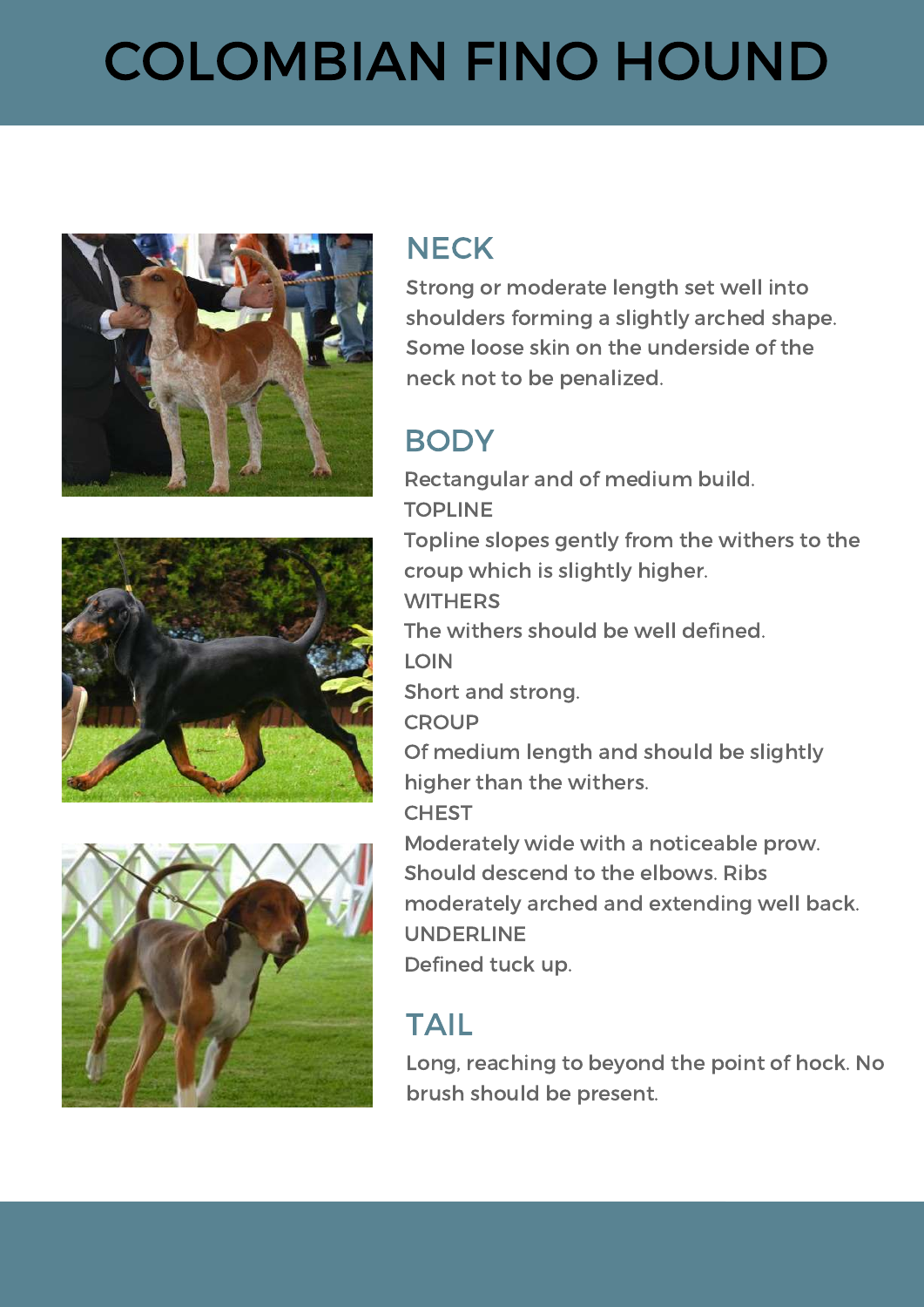#### **LIMBS**

#### FOREQUARTERS

Well muscled with good strong bone. **SHOULDERS** Well angulated with the scapula being slightly longer than the humerus. FORELEGS Of medium length with strong bone. ELBOWS Should neither be turned out nor too close to the body. CARPUS (WRIST) Moderately angulated. FOREFEET Medium sized, tough with resistant nails and pads.

#### HINDQUARTERS

Strong, well angulated, muscular. Hocks should not be too long. **THIGHS** Long with strong but lean musculature. **HOCKS** Strong, well let down and seen from behind they should be parallel. REAR FEET Same as forefeet.

#### MOVEMENT

Agile, smooth and effortless with good reach and drive and a smooth trot.







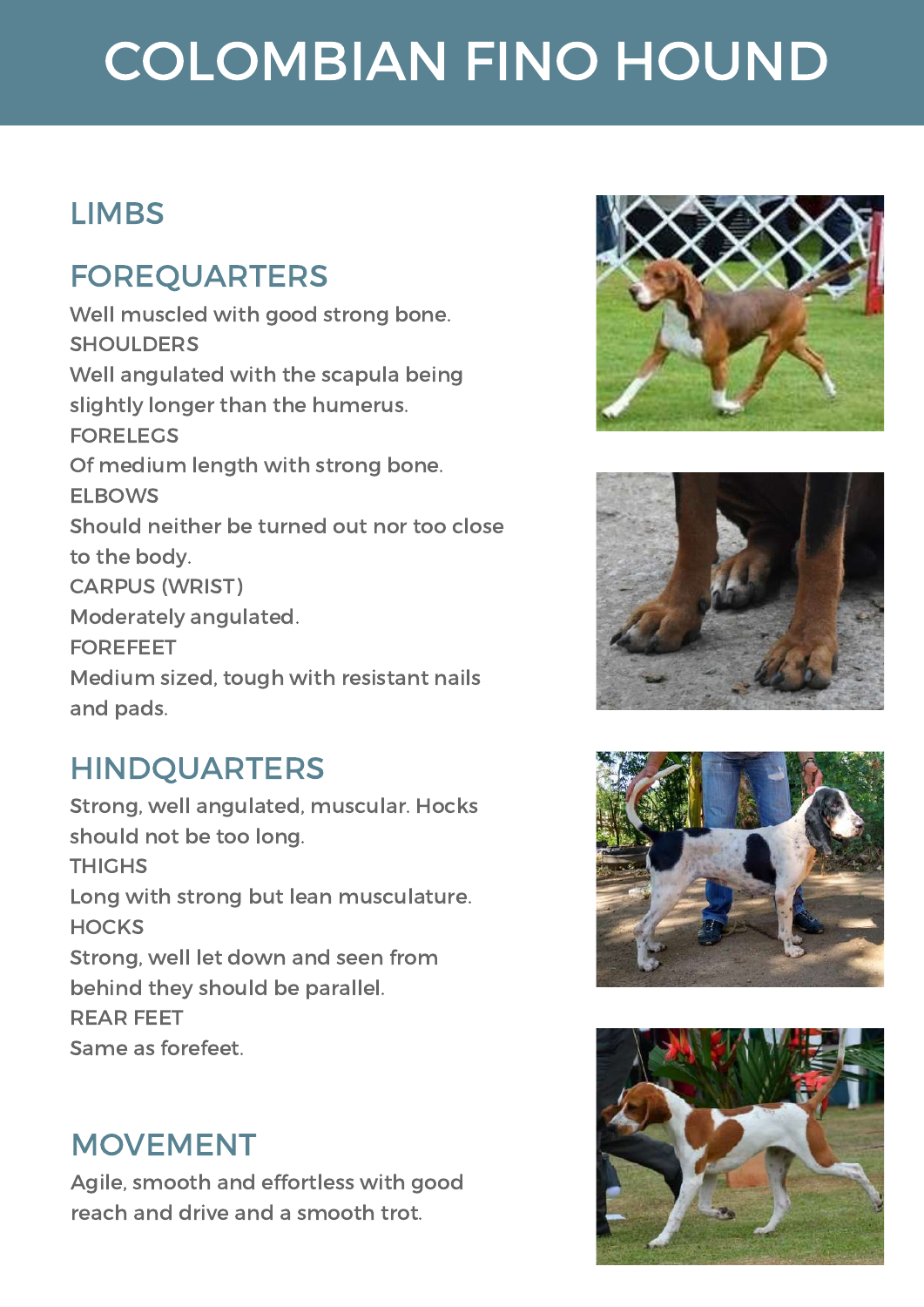#### **SKIN**

Of fine texture and elastic.

**COAT** 

Straight, shiny. There should be no brush on the tail.

#### **COLOUR**

The Colombian Fino comes in a wide variety of colours. Red, black, white, brown, brindle. Different shades, tones, patterns and combinations of these colours are acceptable.

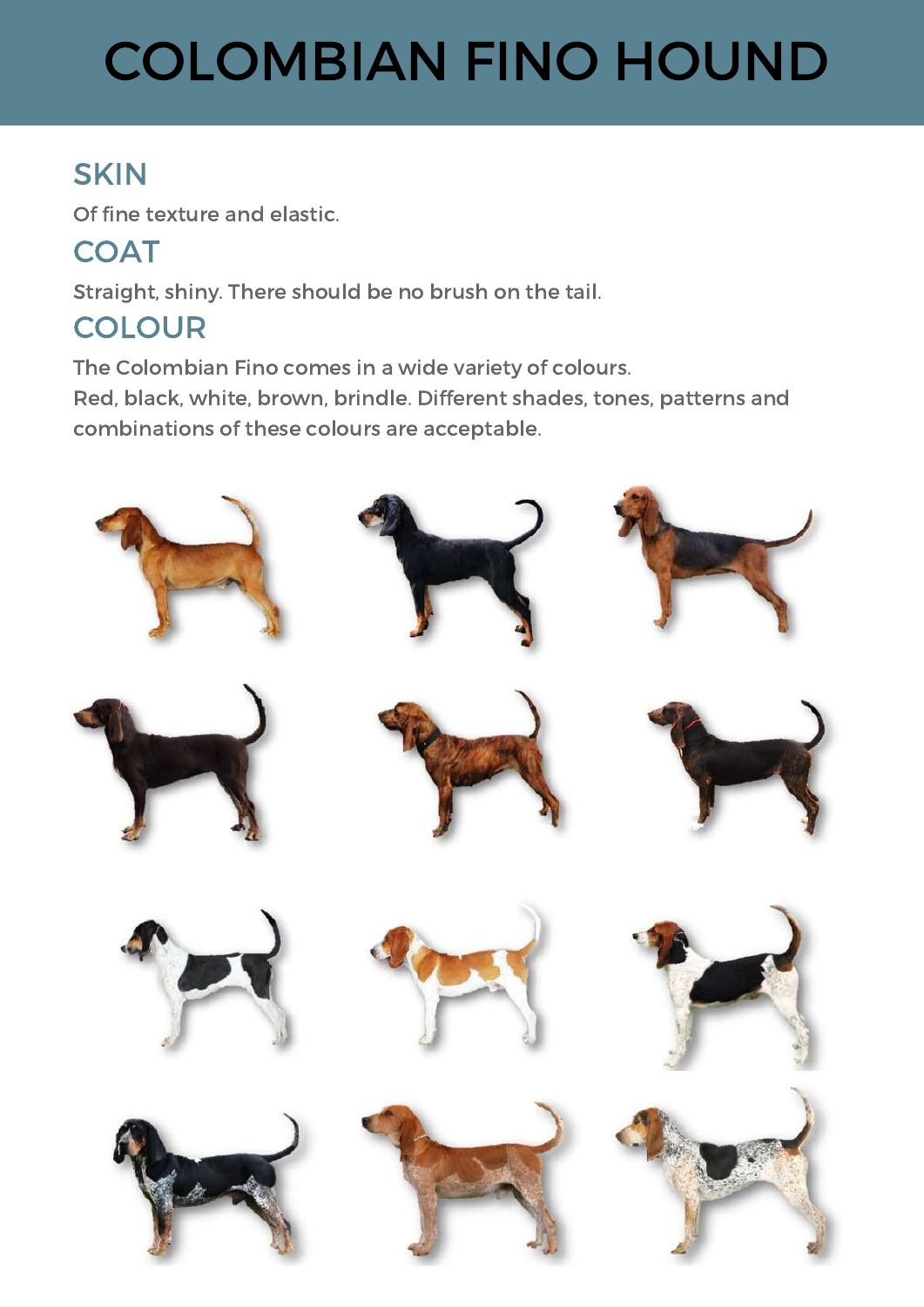#### SIZE/ WEIGHT

Due to the diversity of preys for this hunting dogs, there is a difference in size which is NOT a determining factor when appreciating the quality of dogs of this breed, in conformation shows they are divided into 2 varieties:

#### COLOMBIAN FINO HOUND (STANDARD)

Desired height at withers: 45 cm up to 50 cm with a tolerance of -2 cm. Weight: between 15 - 25 Kg.

#### COLOMBIAN FINO HOUND (LARGE)

height at withers over 51 cm up to 58 cm with a tolerance of +2 cm. Weight: between 25 - 35 Kg.





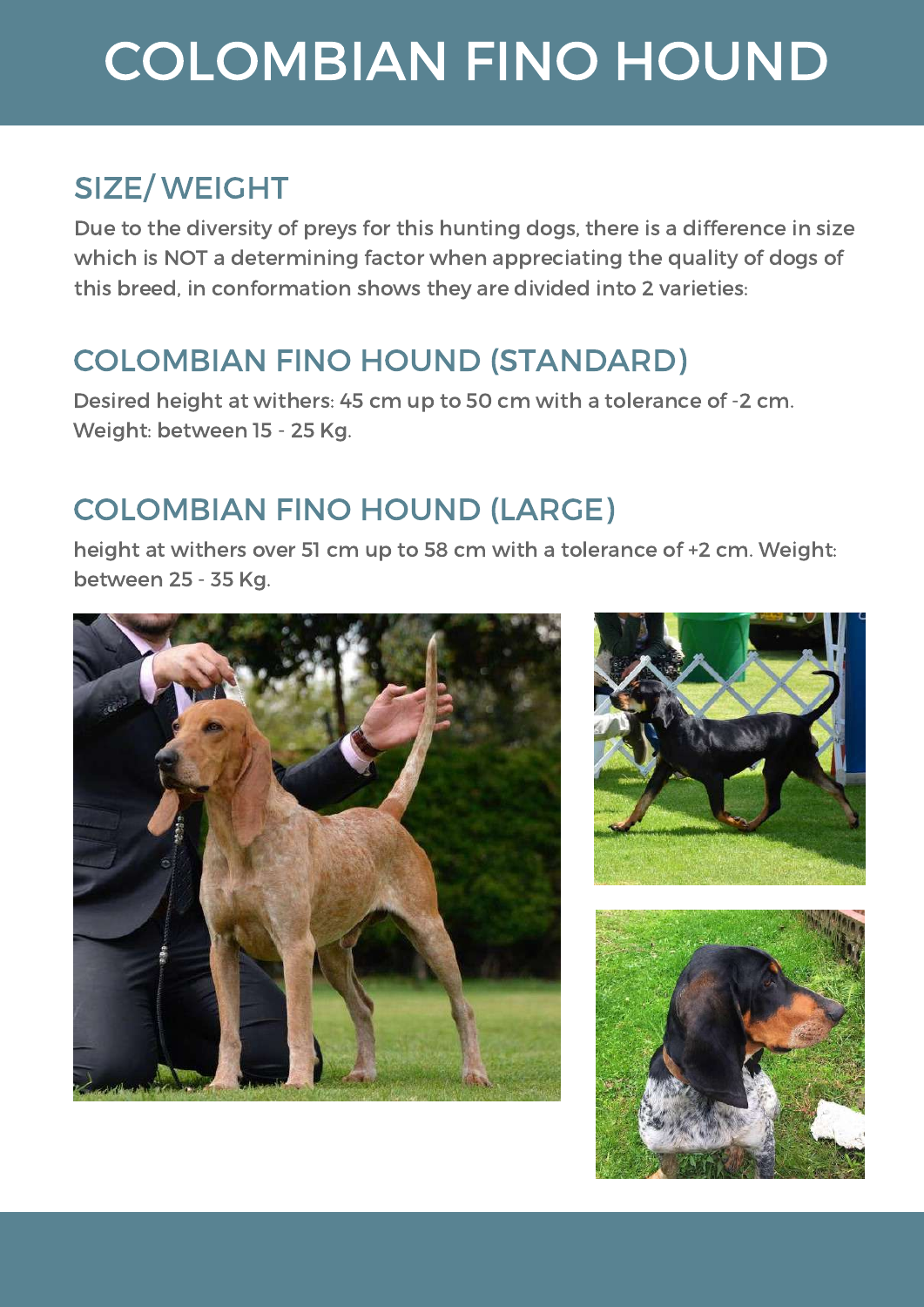#### FAULTS

Any deviation from the above standard is considered a fault depending on the seriousness of the fault.

#### MINOR FAULTS

• Short ears (ears that look long but do not reach to the point of the nose when stretched forward)

- High set ears
- Short tail (not reaching to at least the point of hock
- Tailset (too high or too low)
- Elbows (in or out at elbow)
- Level topline
- Too high a croup

#### SERIOUS FAULTS

- Under or oversize limitations (including the tolerance stipulated)
- Excess skin hanging flews, too heavy in dewlap, drooping eyelids

#### DISQUALIFYING FAULTS

- Aggressiveness or extreme timidity
- Short-haired specimens with too much coat (e.g. brush on tail)
- Dogs with a long coat that forms tufts of hair ears or tail
- Lack of type
- Albinism  $\hat{\mathbf{\diamond}}$  Blue eyes or eyes of two different colours
- Dwarfism (achondroplasia)
- Undershot.
- Overshot
- Broken or kinked tail (deformed vertebrae)

• Any dog showing clear signs of physical or temperamental abnormalities must be disqualified.

#### **NOTE**

• Male dogs should have two testicles of normal size duly descended into the scrotum.

• Only dogs that are clinically and functionally healthy, with the traits of the breed, should be used in reproduction.